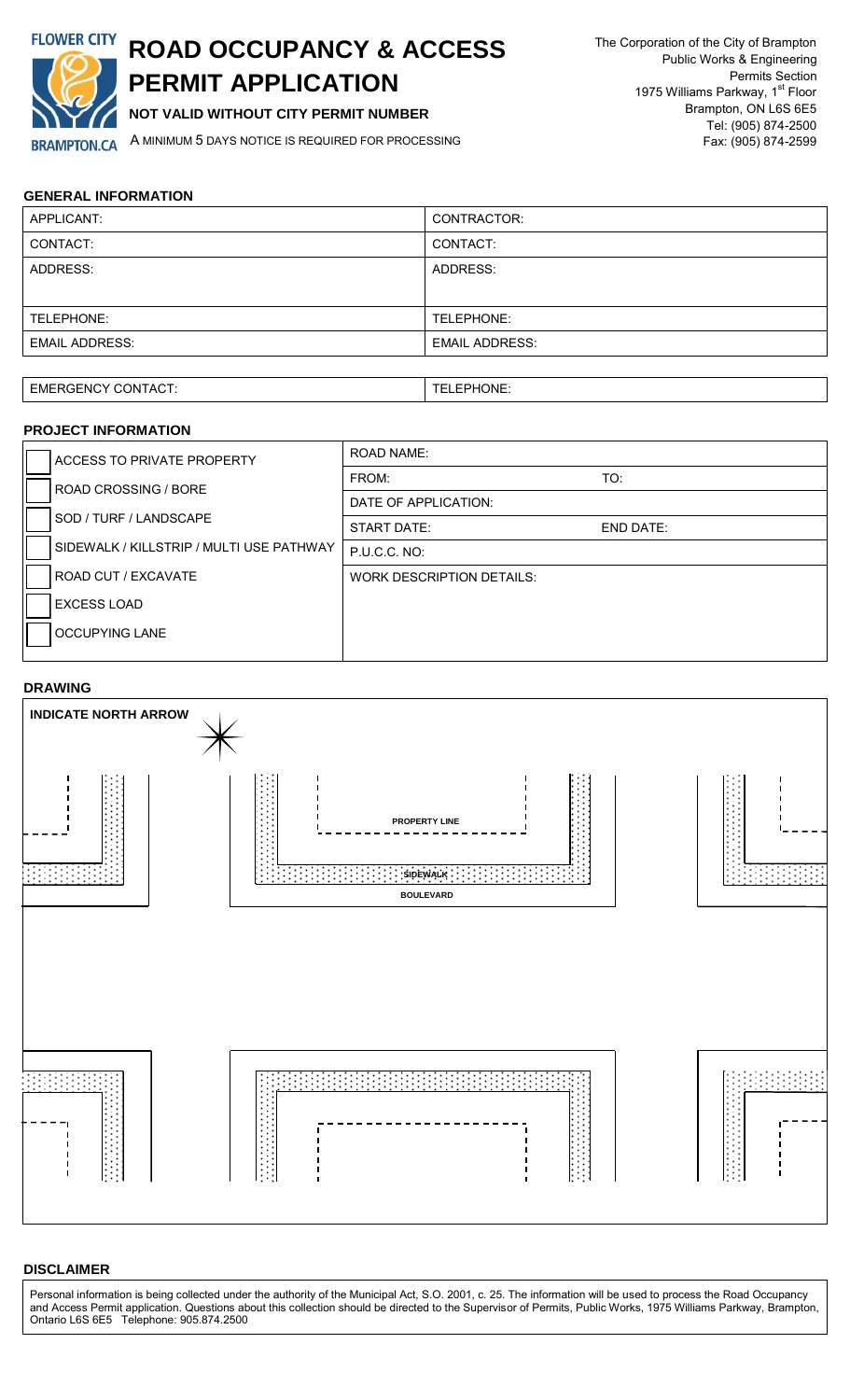#### **The Corporation of the City of Brampton Public Works & Engineering Roads Maintenance, Operations & Fleet**

**T**he Applicant hereby indemnifies and saves harmless the Corporation of the City of Brampton, its Council and its employees and servants from all claims, demands, actions and proceedings, by whomsoever made or brought, in respect of any cost, expenses, loss, damage or injury, including death arising by reasons of or in connection with the issuing of this permit. Furthermore, the Applicant hereby releases and forever discharges the parties aforesaid from and against all claims or demands whatsoever which it, its successors or assigns, can, shall or may have by reasons aforesaid against any or all of the said bodies. The Corporation of the City of Brampton reserves the right to require the applicant to provide proof of Liability insurance. This permit is issued in accordance with by-law 93-93. The requirements of this Road Occupancy permit shall be performed to the satisfaction of the Commissioner of Public Works and Engineering, or his designate;

otherwise the site may be closed until those requirements are met. The Commissioner or his designate reserves the right to cancel or suspend this permit

**T**he Applicant further agrees that all temporary reinstatement of works within the limits of the road allowance will be guaranteed and maintained safe until final restoration is performed or a **maximum** of **twelve months** from the date of substantial completion.

**T**his permit is not valid until all copies are signed, approved and issued. A copy of this permit must be on site at all times. Permits are valid for the date, time, locations and type of work listed only.

**T**he Applicant will ensure all personnel working under this permit do so in accordance with Ministry of Labour's Occupational Health and Safety Act for Construction Projects. Trench safety must be in accordance with current Ministry of Labour Standards (M.O.L. trench numbers must be available).

**C**ity of Brampton's General Conditions and Standard Specifications, Standard Drawings and the Ontario Provincial Standard Drawings/Specifications Manuals form an integral part of this permit.

Prior to any excavation, an underground locate must be obtained from all utilities and a copy of the stakeout report(s) must be on site, at all times. The Applicant must ensure that all storm sewer connections are inspected and accepted prior to performing the backfilling operation. All services will be protected and supported to the satisfaction of the utility concerned.

**Normal Hours of Operation will be 7:00am to 7:00pm (summer) and 7:00am to 4:00pm (Nov. 15 to March 15). Specific restrictions may be imposed.** 

**EMERGENCY ROAD CLOSURES** call 311 or (905) 874-2500, must be reported as soon as practicably possible, following the Emergency. Minimum Traffic control will be performed in accordance with **Book 7** of the **Ontario Traffic Manual - Temporary Conditions.**

Traffic and requlatory signs will not be removed, dismantled, or in any way altered so as to affect the normal function of the sign.

Crash attenuation devices will not be removed, dismantled, or in any way altered so as to affect the normal operation of the equipment. Where a crash attenuation device conflicts with the conditions of this permit, the Applicant must first contact this office for review.

**Mud tracking is not permitted.** The road surfaces and sidewalks/walkways are to be kept clear of obstructions and debris, at all times. Streets and

**Airborne emissions are not permitted.** The Applicant must take all steps necessary to minimize, control, and prevent the discharge of all particulate matter, including but not limited to **dust,** etc. howsoever created, as a result of any activity under their care and control.

**T**he Applicant accepts The City's, or its assigned agents, right to perform any necessary remedial work caused by the Applicant's operation, subject to the following conditions:

- $a)$ At least 24 hours prior, verbal and written notification will be given to the Applicant of any required remedial work, when this time elapses the City will
- undertake the repairs. All costs associated with this action plus an administration fee will be charged to the Applicant. b) When it is deemed a **PUBLIC SAFETY** or an **EMERGENCY** situation, the City will perform immediate repairs. All costs associated with this action plus an administration fee will be charged to the Applicant.

#### **PARKING SERVICE VEHICLES ON BOULEVARDS IS STRICTLY PROHIBITED**

**Boulevard restoration** will consist of backfilling with clean, non-frozen native materials, properly compacted so as to prevent settlement. New sod (no.1 Nursery stock) will be placed over a minimum of 75mm clean topsoil, countersunk and rolled to match the surrounding area. The Applicant is responsible for watering and ensuring the sod grows prior to final (12 months) acceptance.

**Trees** on the right of way are **not to be affected.** When the work interferes with or causes damage to a tree, restoration details will be referred to the Parks Dept. for review. Boulevards, parkland and buffer strips must not be accessed for 24hrs after a major rainfall.

**Catch basins and Manholes** must be kept in a safe and operational condition. Only potable water may be discharged directly into a catch basin. Where water may freeze, The Applicant must ensure there is no accumulation of ice on the sidewalk or road.

**Small excavations** or pits in the boulevard will be covered with a minimum of 20mm plywood, secured and surrounded by a minimum of 1200mm high construction fencing so as to prevent access. The excavated material may be stockpiled on the boulevard provided there is sufficient room and the material does not encroach

#### **SIDEWALKS MUST NOT BE REMOVED WITHOUT PRIOR WRITTEN APPROVAL**

When sidewalk removal or damage cannot be avoided the following conditions will apply:

- All forms of pedestrian traffic must be considered and maintained.
- During the **SUMMER** months the area is made safe by placing 20mm plywood over the hole, surrounded by 1200mm high construction fence.
- During the **WINTER** months the area is made safe with steel plates, secured and adequately marked.
- Backfill must consist of unfrozen material or 20mm crusher run limestone, properly compacted.
- Any undermining of the sidewalk must be properly backfilled and compacted.

Temporary restoration of sidewalks will include a minimum of 75mm of hot mix asphalt material

**The City will undertake all concrete sidewalk and curb restoration** in accordance with our current standards (all costs incurred will be charged to the Applicant or the Utility).

#### **OPEN CUTTING OF THE ROAD IS NOT PERMITTED UNLESS PRIOR WRITTEN APPROVAL IS OBTAINED**

First priority will be given to "trenchless" technology. Temporary restoration of an approved road cut will include properly compacted granular material and a minimum of 75mm of HL8 asphalt:

Unless prior written arrangements have been made. The City will undertake all final asphalt restorations in accordance with our current standards, with all costs incurred being charged to the Applicant or Utility)**.** Unless otherwise stated, the backfill material will be 20mm crusher run limestone compacted to 100% of standard proctor density at optimum moisture content. The Applicant is required to submit compaction tests results (at the Applicant's expense) to the City within ten days of completion. Alternative backfills may be approved, on a site-specific basis.